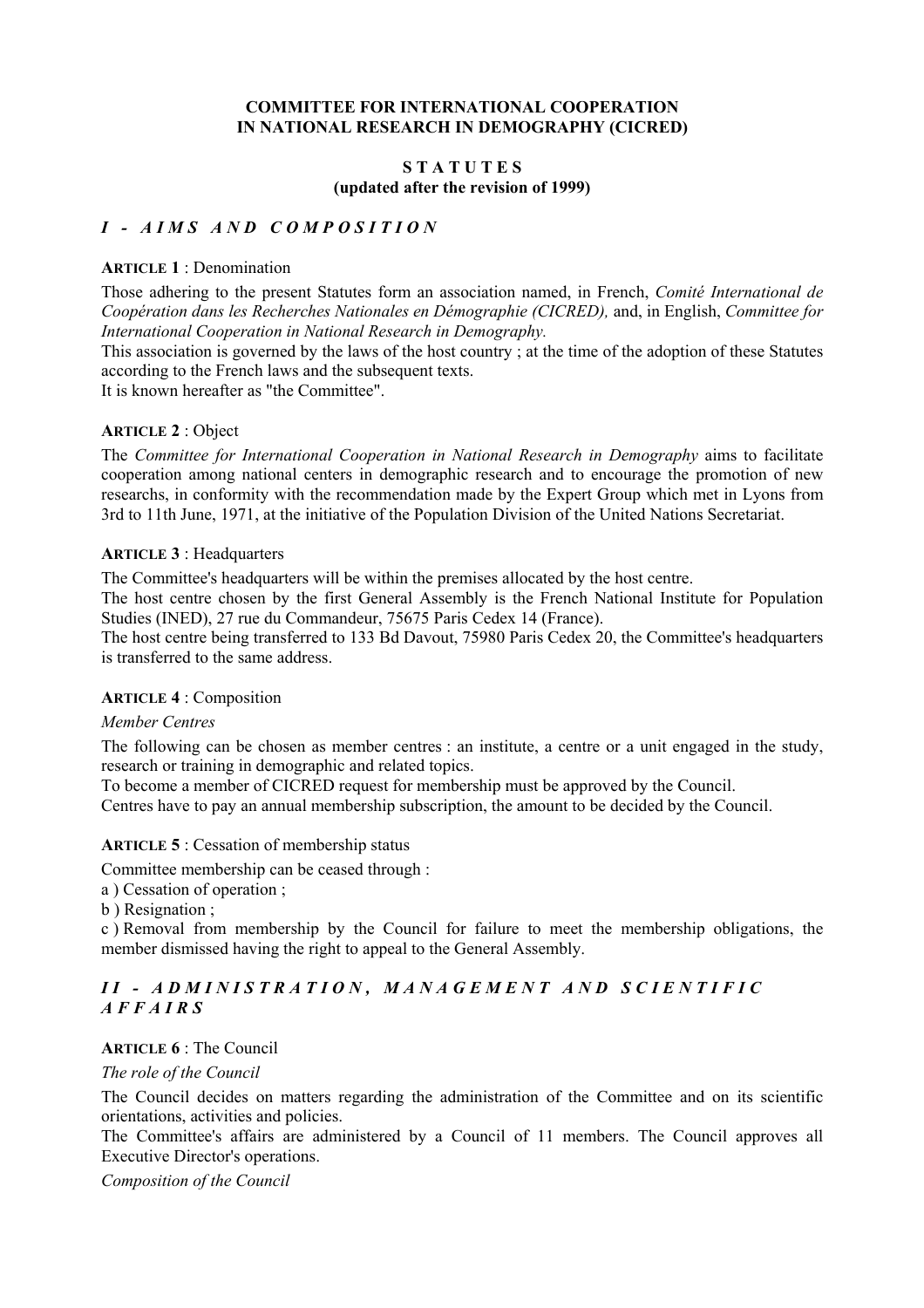1 - Chairperson ;

2 - Seven Council members shall be elected by the General Assembly for a period of 4 years, with consideration given to ensure the regional representations and diversity of the Centres ;

3 - Three ex-officio members representing the following organizations :

. the Population Division of the United Nations ;

. the United Nations Fund for Population ;

. the International Union for the Scientific Study of Population.

### *The Election of the Centres*

In view of the election of the Council, a Nominating Committee is formed in the 12 months preceding the end of the current Council's term of office.

This Nominating Committee is composed of three elected CICRED member Centres.

No member Centre of the Council in office may be a candidate to the Nominating Committee.

The election of the Nominating Committee is carried out by postal ballot. The votes are counted under the responsibility of a representative from IUSSP.

The Nominating Committee meets four months before the end of the current Council's term of office. The Nominating Committee elects its Chairperson.

Any Centre wishing to submit its candidature to the Council must be supported by three other member Centres.

The Centres belonging to the Nominating Committee cannot be candidates to the Council.

From the examination of the candidatures for the election of the Council, the Nominating Committee establishes a list of 10 Centres which it proposes for election by the member Centres. For the drawing-up of this list, the Nominating Committee may consult the Chairperson of the Council and the Executive Director.

The list is presented to all CICRED member Centres by way of a circular letter signed by the Chairperson of the Nominating Committee.

The ballot sent to the Centres for the election includes the 10 Centres proposed by the Nominating Committee and the other Centres having submitted their candidature.

The election of the Centres is carried out by postal ballot. The votes are counted under the responsibility of a representative from IUSSP.

The seven Centres receiving the highest number of votes are declared elected. In the case of a tie-vote, the last Centre(s) to be elected is(are) drawn at random.

#### *The Council members*

A centre elected to the Council designates one representative and one alternate among its staffs to serve on the Council for four years.

#### *Meetings of the Council*

The Council should meet annually and will be convened by its Chairperson. A majority of members present is required for decisions to be carried ; in the case of tie votes, the Chairperson's vote will be final.

#### *The Chairperson of the Council*

The Chairperson of the Council shall be elected by the General Assembly.

The Chairperson of the Council must be a recognized scientist in the field of population studies.

Candidates must be supported by ten Centres located in at least five different countries.

After examination of the candidatures, the Nominating Committee defined herein draws up a list of at least two candidates to be elected by the member Centres. For the drawing-up of this list the Nominating Committee may consult the Chairperson of the Council and the Executive Director.

The list is presented to all of the member Centres by way of a circular letter signed by the Chairperson of the Nominating Committee.

The election of the Chairperson is carried out by postal ballot. The votes are counted under the responsibility of a representative from IUSSP.

The ballot sent to the Centres for the election includes the candidates proposed by the Nominating Committee and the other persons having submitted their candidature.

The candidate receiving the highest number of votes is declared elected.

The Chairperson may invite to a meeting of the Council, as non-voting participants, experts as agenda concerns warrant.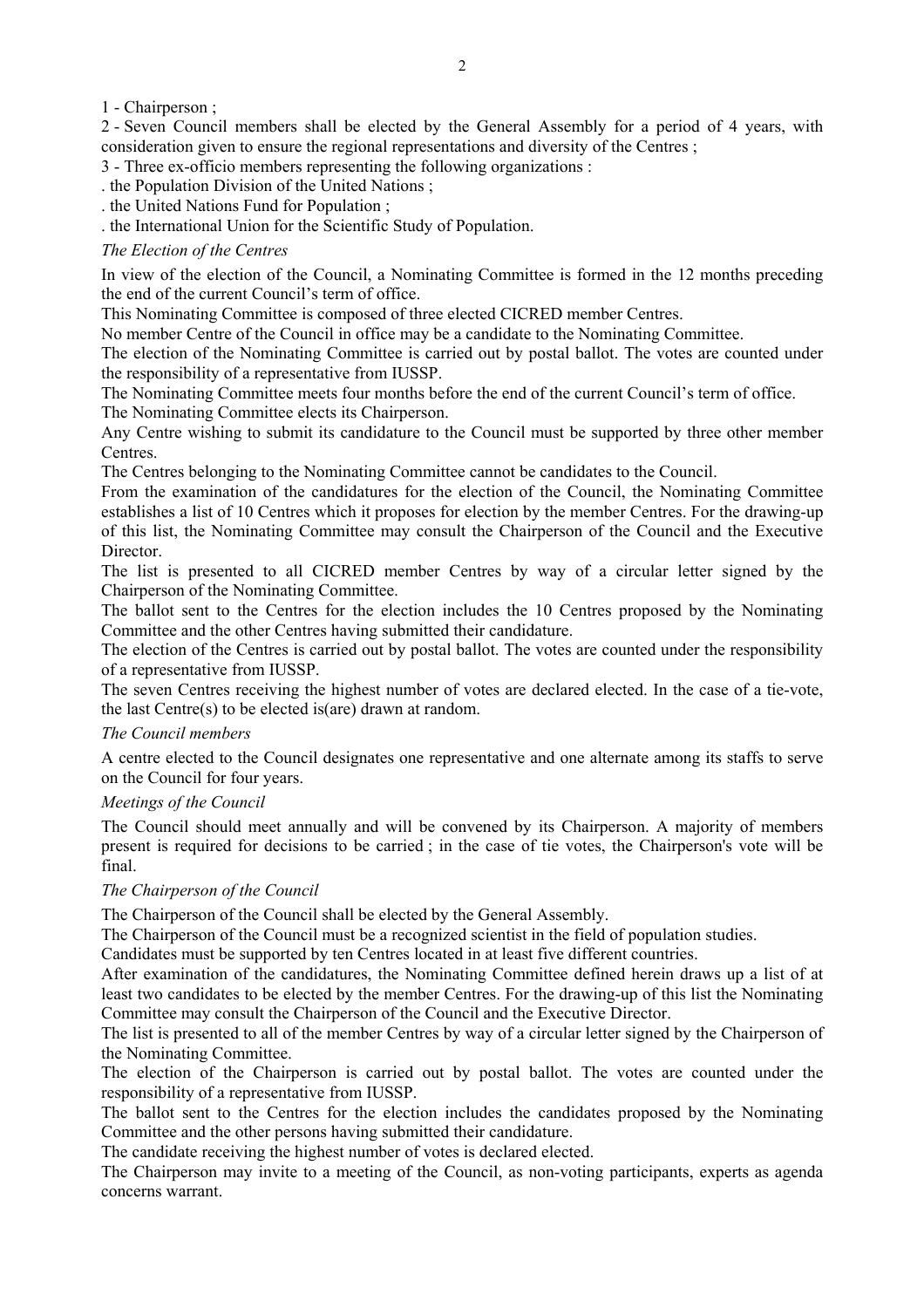The Chairperson of the Council shall represent the CICRED in law and for the purpose of civil transactions. At the Chairperson's request, the Council may, however, delegate any other member to represent the CICRED in its civil transactions. CICRED's representative shall exercise his/her legal rights in conformity with the laws of the host country.

The Chairperson of the Council reports to the General Assembly on the Committee's activities during the four previous years.

The Chairperson of the Council may delegate to the Executive Director all other functions.

Upon recommendation of the Chairperson, the Council shall appoint one of its members to serve as Vice-Chairperson.

# **ARTICLE 7** : The Bureau

# *The Bureau's role*

The Bureau is the executive body of CICRED in charge of day to day operations.

# *Composition of the Bureau*

The Bureau consists of :

. the Executive Director who carries out the functions delegated by the Committee's Chairperson ;

. the Council member functioning as Treasurer ;

. the Council member functioning as Secretary.

Both the Treasurer and the Secretary are appointed by the Council.

They may delegate their functions to personalities proposed by the Executive Director.

# *The Bureau's meetings*

The Bureau will meet each time deemed necessary and will be convened by the Executive Director.

# **ARTICLE 8** : The Executive Director

*Choice of the Executive Director* 

The Executive Director is appointed by the Director of the host centre.

*Role of the Executive Director* 

The Executive Director is responsible for the scientific, administrative and financial management and for all operations of CICRED. He/She has the authority to appoint and dismiss the staff. He/She attends Council meetings for which he/she prepares, upon the Chairperson's request, the dossiers and he/she is in charge of the secretariat.

## **ARTICLE 9** : Remuneration

Members of the Council shall not receive any remuneration except repayment of expenses, the details of which have been disclosed.

The Committee is entitled to employ paid personnel at any level in pursuance of the objectives of Article 2.

# **ARTICLE 10** : General Assembly

The General Assembly of CICRED members meets once every four years and on each occasion that the Chairperson of CICRED convenes it, or at the request of one-quarter of CICRED members.

The General Assembly is chaired by the Chairperson of the Council.

The provisional agenda of the General Assembly is prepared by the Council.

The General Assembly receives for its approval the reports of the Executive Director, the Treasurer's report, the auditors' report and the general report of the Chairperson of the Council for the four previous years.

The General Assembly considers and approves the proposal activities and the means of financing thereof, as set forth by the Executive Director, for the four following years.

The General Assembly names, for a period of four years, two auditors who will audit the accounts presented by the Treasurer before the General Assembly.

The General Assembly elects the members of the Council.

Unless specifically stated otherwise, a majority of votes cast by proxy or by mail is required for decisions to be carried.